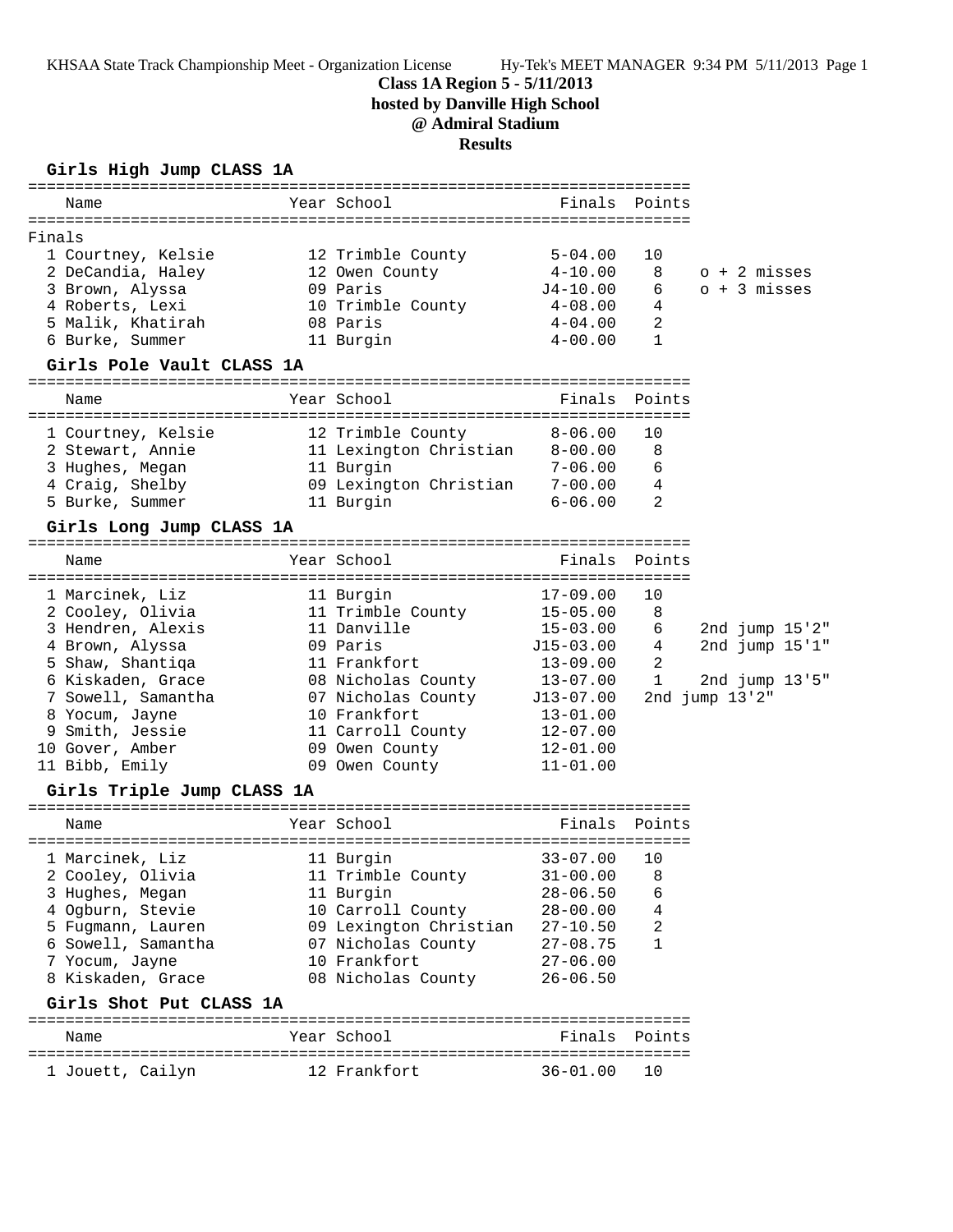**Class 1A Region 5 - 5/11/2013**

**hosted by Danville High School**

# **@ Admiral Stadium**

# **Results**

## **....Girls Shot Put CLASS 1A**

|  | 2 Srouder, Ashley     | 11 Carroll County      | $31 - 03.00$ | 8            |
|--|-----------------------|------------------------|--------------|--------------|
|  | 3 Sanders, Taylor     | 12 Burgin              | $30 - 09.00$ | 6            |
|  | 4 Johnson, Elizabeth  | 12 Nicholas County     | $28 - 05.00$ | 4            |
|  | 5 Wilson, Bonnie      | 09 Trimble County      | $28 - 01.00$ | 2            |
|  | 6 Howard, Allison     | 08 Nicholas County     | $27 - 05.00$ | $\mathbf{1}$ |
|  | 7 Roberts, Hannah     | 12 Trimble County      | $25 - 06.00$ |              |
|  | 8 Southall, Elizabeth | 11 Lexington Christian | $23 - 00.00$ |              |
|  | 9 Rivera, Paula       | 11 Owen County         | $22 - 11.00$ |              |
|  | 10 Anderson, Kayla    | 11 Carroll County      | $22 - 09.50$ |              |
|  | 11 Willhoite, Sarah   | 11 Owen County         | $22 - 05.00$ |              |
|  | 12 Dismeaux, Libby    | 12 Burgin              | $21 - 05.50$ |              |
|  |                       |                        |              |              |

#### **Girls Discus Throw CLASS 1A**

| Name                  | Year School            | Finals Points |    |
|-----------------------|------------------------|---------------|----|
| 1 Sanders, Taylor     | 12 Burgin              | $90 - 11$     | 10 |
| 2 Rivera, Paula       | 11 Owen County         | 86-04         | 8  |
| 3 Howard, Allison     | 08 Nicholas County     | $84 - 06$     | 6  |
| 4 Roberts, Hannah     | 12 Trimble County      | $79 - 06$     | 4  |
| 5 Wilson, Bonnie      | 09 Trimble County      | $77 - 05$     | 2  |
| 6 Srouder, Ashley     | 11 Carroll County      | $71 - 00$     | 1  |
| 7 Dismeaux, Libby     | 12 Burgin              | $64 - 03$     |    |
| 8 Letcher, Kendra     | 12 Nicholas County     | $59 - 11$     |    |
| 9 Southall, Elizabeth | 11 Lexington Christian | $59 - 04$     |    |
| 10 Tyler, Ashley      | 12 Owen County         | $57 - 10$     |    |
| 11 Anderson, Kayla    | 11 Carroll County      | $50 - 06$     |    |

### **Boys High Jump CLASS 1A**

| Name             | Year School    | Finals Points |                 |
|------------------|----------------|---------------|-----------------|
| 1 Grey, Jawan    | 11 Danville    | $6 - 02.00$   | $\overline{10}$ |
| 2 Coulter, Dylan | 09 Burgin      | $5 - 10.00$   | R               |
| 3 Ray, Ace       | 11 Danville    | $5 - 08.00$   | 6               |
| 4 Oaks, Ian      | 12 Owen County | $5 - 02.00$   |                 |

### **Boys Pole Vault CLASS 1A**

| Name                                                                    | Year School                                                                   | Finals Points                                             |                                 |
|-------------------------------------------------------------------------|-------------------------------------------------------------------------------|-----------------------------------------------------------|---------------------------------|
| 1 Yocum, Seth<br>2 Burgin, Tre<br>3 Powell, Jared<br>4 Osborne, Brandon | 12 Lexington Christian<br>11 Carroll County<br>12 Burgin<br>11 Carroll County | $13 - 06.00$<br>$9 - 00.00$<br>$8 - 00.00$<br>$7 - 06.00$ | 1 O<br>8<br>6<br>$\overline{4}$ |

### **Boys Long Jump CLASS 1A**

| Name              | Year School    | Finals Points |       |
|-------------------|----------------|---------------|-------|
| 1 Jackson, Aaron  | 12 Frankfort   | $21 - 07.00$  | - 1 N |
| 2 Grey, Jawan     | 11 Danville    | $21 - 06.00$  |       |
| 3 Trammel, Collin | 12 Owen County | $20 - 08.00$  | 6     |
| 4 Ray, Ace        | 11 Danville    | $20 - 07.00$  |       |